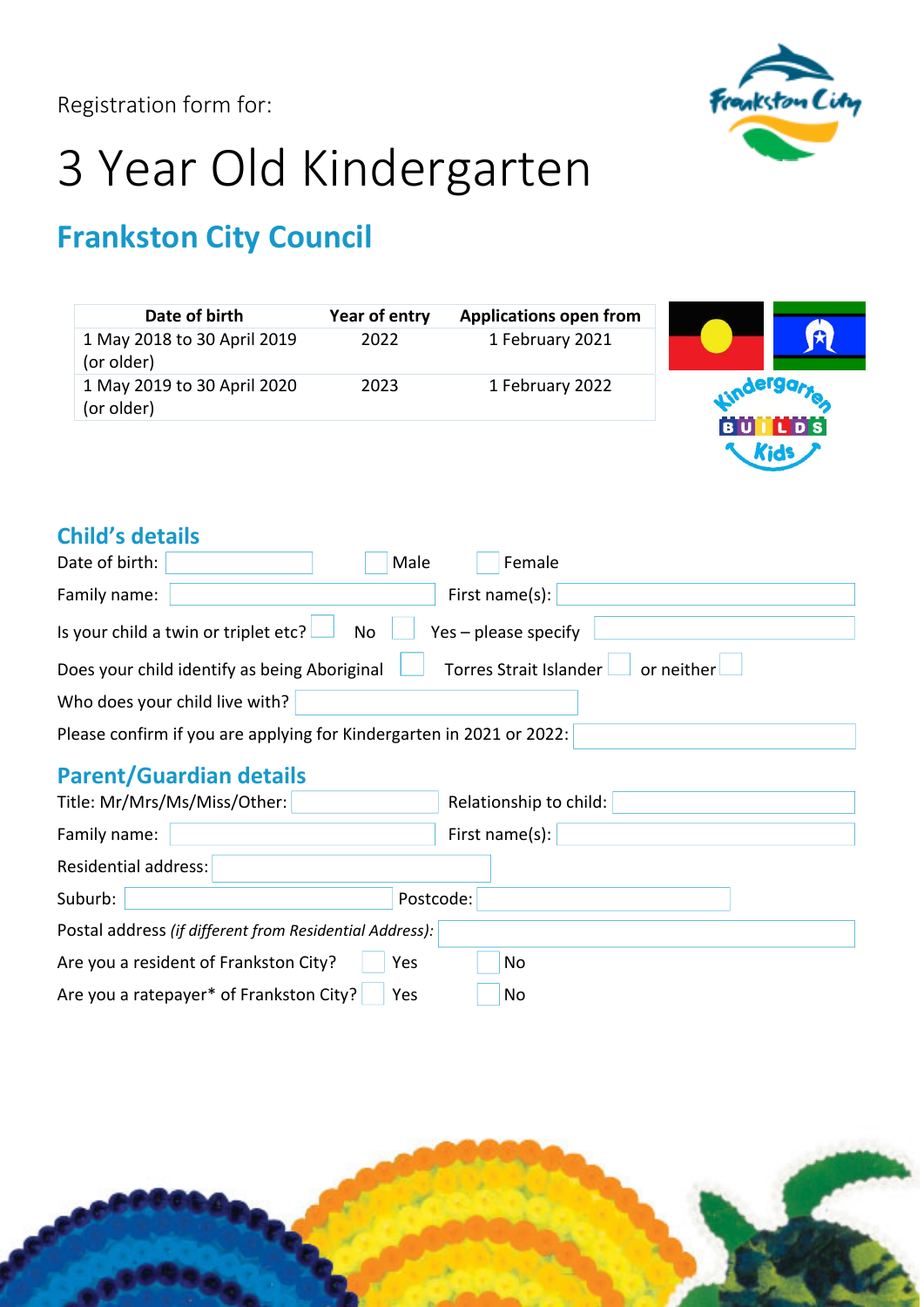\*Ratepayers who do not reside within Frankston City will need to provide proof to the kindergarten when an offer is *confirmed. Priority is given to residents and ratepayers.*

| Home phone:                        | Mobile phone:                |
|------------------------------------|------------------------------|
| Work phone:                        | Email address:               |
| Is an Interpreter required?<br>Yes | No Languages spoken at home: |

### **Early Start Kindergarten (ESK)**

Early Start Kindergarten provides free or low cost kindergarten to eligible three-year-old children where programs are offered by a qualified teacher. Some services will be able to offer your child a place in a *program for four‐year‐olds or a mixed age group.*

## **Is My Child Eligible for Early Start Kindergarten?**

Your child is eligible for Early Start Kindergarten if they are aged three (3) by 30 April in the year they will be attending a kindergarten program, and answer yes to the following questions or hold any of the below *Visas:* 

| Is your child is Aboriginal or Torres Straight Islander       | Yes | No |  |
|---------------------------------------------------------------|-----|----|--|
| Have you or your child ever been supported by or had contact  | Yes | No |  |
| with Child Protection?                                        |     |    |  |
| Have you or your child ever been referred by Child Protection | Yes | No |  |
| to the Orange Door?                                           |     |    |  |
| Is your child living in out-of-home care?                     | Yes | No |  |
| Is your child a refugee and/or asylum seeker?                 | Yes | No |  |
| <b>Special needs/requirements</b>                             |     |    |  |
| Does your child have a disability or development delay?       | Yes | No |  |
| Does your family have exceptional circumstances?              | Yes | No |  |
| Does your child have any other additional needs?              | Yes | No |  |
| Please explain:                                               |     |    |  |

the contract of the contract of the contract of the contract of the contract of the contract of the contract of

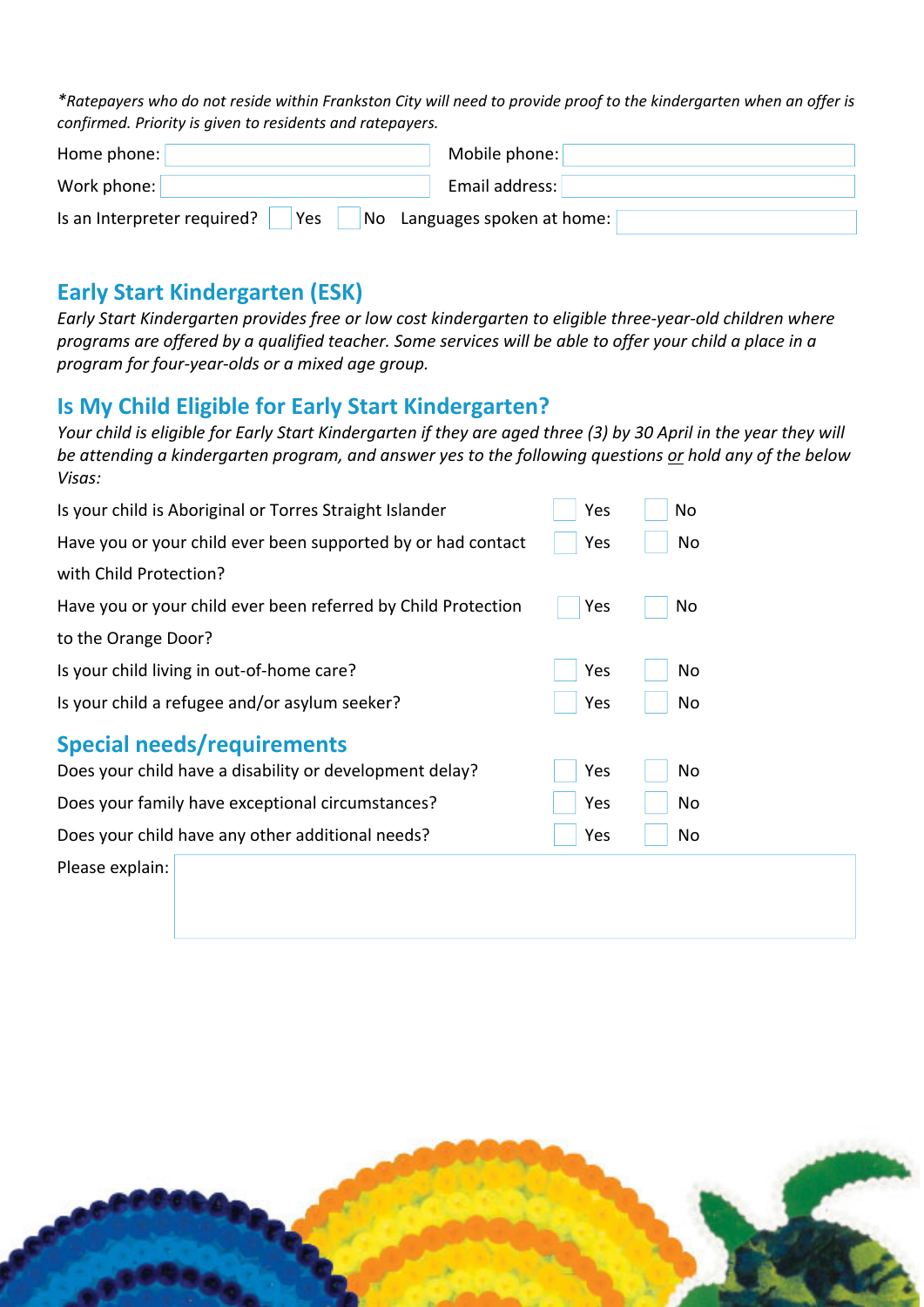## **Kindergarten Preference (please write)**

#### \*Preference:

*\*You are only required to nominate one (1) kindergarten preference.* 

*You are not guaranteed to receive a place at your preferred kindergarten.*

*If there are no vacancies available you will be added to that waiting list.*

If you would like to enquire about vacancies at other kindergartens please contact the Children's Services Support Officer on *9784 1862.* 

## **Registration Fee**

#### **A fee of \$30.00 is required for each registration. This fee is NON‐REFUNDABLE.**

#### **If you or your child meet one of the following you are not required to pay this fee.**

- identifies as being Aboriginal and/or Torres Strait Islander
- have ever been supported by or had contact with Child Protection
- have ever been have ever been referred by Child Protection to The Orange Door
- currently living in out-of-home care
- currently hold one of the visas/cards below:

| $\circ$ Refugee visa (subclass 200)                         | $ $ Yes | No No |
|-------------------------------------------------------------|---------|-------|
| $\circ$ In-country Special Humanitarian visa (subclass 201) | $ $ Yes | No    |

- o Global Special Humanitarian visa (subclass 202) Yes No
- o Emergency Rescue Visa (subclass 203) Yes No
- o Woman at Risk visa (subclass 204) Yes No
- o Humanitarian Stay visa (subclass 449) Yes No
- o Temporary Protection visa (subclass 785) Yes No
- o Temporary (Humanitarian Concern) visa (subclass 786) Yes No
- o Safe Haven Enterprise visa (subclass 790) Yes No
- o Protection visa (subclass 866) Yes No
- $\circ$  Bridging visas for any of the above Refugee/ Asylum Seeker visas  $\Box$  Yes  $\Box$  No

| Parent/Guardian signature: | Date: |  |
|----------------------------|-------|--|